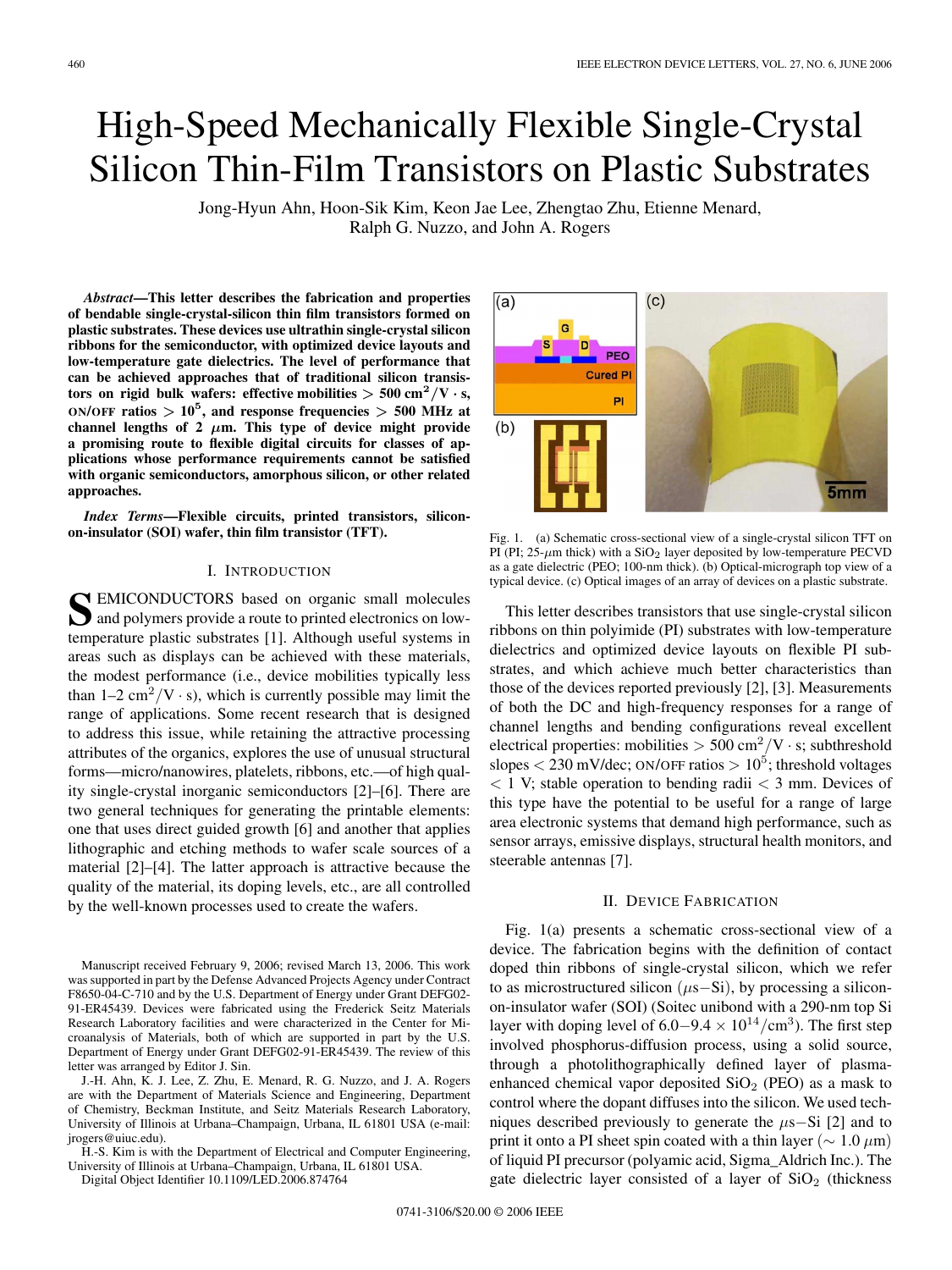

Fig. 2. (a) Typical current–voltage characteristics of a TFT on a PI substrate, with  $L_c = 9 \mu m$ ,  $L_o = 5.5 \mu m$ , and  $W = 200 \mu m$ . Inset shows the threshold voltage as a function of channel length for the devices. (b) Transfer curves  $(V_d = 0.1 \text{ V})$  of devices with channel lengths and channel overlap distances, from top to bottom, of ( $L_c = 2 \mu$ m,  $L_o = 1.5 \mu$ m), ( $L_c = 2 \mu$ m,  $L_o = 2.5 \mu \text{m}$ ,  $(L_c = 4 \mu \text{m}, L_o = 2.5 \mu \text{m})$ ,  $(L_c = 4 \mu \text{m}, L_o = 5.5 \mu \text{m})$ ,  $(L_c = 9 \mu m, L_o = 5.5 \mu m)$ , and  $(L_c = 14 \mu m, L_o = 5.5 \mu m)$ . The channel width in each case is 200  $\mu$ m; inset shows a logarithm plot of (b) transfer curves. (c) Effective mobility in the linear (filled) and saturation (open) regimes as a function of channel length. (d) Width-normalized ON resistance as a function of channel length at different gate voltages. The solid lines represent the linear least square fit of the data. The inset shows the sheet conductance, determined from the reciprocal of the slopes of the linear fitting in (d), as a function of gate voltage.

 $\sim$  100 nm) deposited by plasma-enhanced chemical vapor deposition (PECVD) using  $SiH_4$  and N<sub>2</sub>O at 250 °C. Source, drain, and gate electrodes of Cr/Au (5/100 nm by electron-beam evaporation) were defined in a single step by photolithography and wet etching. The resulting arrays of single-crystal-silicon thin film transistors (TFTs) were mechanically flexible due to the bendability of the PI sheet (thickness of 25  $\mu$ m) and the small device thickness ( $< 0.5 \mu m$ ). Fig. 1(b) shows an optical micrograph of a typical device, with probing pads configured for microwave testing. Fig. 1(c) shows a large array of such devices.

### III. RESULT AND DISCUSSION

Fig. 2 presents DC measurements of a representative device with a channel length  $(L_c)$  of 9  $\mu$ m, channel overlap distance  $(L_0;$  defined by the distance that the gate electrode extends over the doped source/drain regions) of 5.5  $\mu$ m, and channel width  $(W)$  of 200  $\mu$ m [see Fig. 2(a)]. Effective device mobilities calculated by standard field-effect transistor models [8] for this device were 600 cm<sup>2</sup>/V  $\cdot$  s in the linear regime and  $530 \text{ cm}^2/\text{V} \cdot \text{s}$  in the saturation regime. These mobilities exceed even those typically observed for laser annealed polycrystalline silicon transistors on plastic substrates [9]. The inset of Fig. 2(a) shows that the threshold voltages  $(V_{\text{th}})$  for devices with different channel lengths have a narrow distribution near 0 V. Fig. 2(b) presents transfer curves for devices with different channel lengths between 2  $\mu$ m and 14  $\mu$ m, channel overlap distance between 1.5 and 5.5  $\mu$ m, and channel width of 200  $\mu$ m. The ON/OFF ratios are  $> 10^5$ .



Fig. 3. (a) Normalized effective mobility  $(\mu_{\text{eff}}/\mu_{0\text{eff}})$  as a function of bending-induced strain and bending radius. (b) Normalized effective mobility after bending (to 3-mm radius; 0.44% strain) and unbending the devices several thousand times.

Fig. 2(c) presents the effective mobilities of devices in the linear and the saturation regimes as a function of the channel length. The channel-length invariance of these mobilities suggests that contact resistance has a negligible effect on these devices. To quantify the contact resistances, we performed scaling analysis [10]. Fig. 2(d) presents width-normalized resistance in ON-state  $(R_{on})$  as a function of the channel length at different gate voltages. The contact resistance, as determined from the intercept of linear fit of the  $R_{on}W$  versus  $L_c$  in Fig. 2(d), is negligible compared with the channel resistance for the range of channel lengths investigated here. The inset shows the variation of sheet conductance as gate voltage. The linear least square curve fit provides the intrinsic device threshold voltage of  $-0.14$  V and intrinsic mobility of 510 cm<sup>2</sup>/V · s.

Good mechanical bendability is critically important for applications in flexible electronics. We evaluated flexibility by performing frontward and backward bending tests. Fig. 3(a) shows the effective device mobility in the linear regime, normalized by the value in the unbent state  $\mu_{0 \text{eff}}$  as a function of strain and bending radius. For this range of strains, we observed only small changes in  $\mu_{\text{eff}}/\mu_{\text{0eff}}$ , threshold voltage, and ON/OFF ratio. Fig. 3(b) shows variation of  $\mu_{\text{eff}}/\mu_{0 \text{eff}}$  after several thousand bending cycles of tensile strain between 0% and 0.44%. After 2000 cycles, the  $\mu_{\text{eff}}/\mu_{\text{0eff}}$ , the threshold voltage, and the ON/OFF ratio change less than 20%. These results suggest that the single-crystal  $\mu$ s–Si transistors may have good fatigue properties, even at the extreme bending radii of 3 mm examined here.

High-frequency characteristics were measured in the common-source configuration using an Agilent E5062A network analyzer and Cascade Microtech RF-1 probe station. Fig. 4(a) shows the current gain  $(H_{21})$  versus transition frequency  $(f_T)$  for a drain bias  $(V_d)$  of 2 V and a gate bias  $(V_q)$ of 2 V. This value was  $f_T = 515$  MHz for a typical device with  $L_c = 2 \mu m$  and  $L_o = 1.5 \mu m$ . This high-frequency operation approaches the radio frequency (RF) levels of performance needed to support the systems such as large active antennas operating in the UHF regime [7]. Fig. 4(b) shows a reasonable agreement between the measured (filled) and calculated (open)  $f<sub>T</sub>$  values for devices with different channel lengths and overlap distances. The calculations use a simple model<sup>1</sup> that

<sup>&</sup>lt;sup>1</sup>Theoretical  $f_T$  value was calculated using a simple equation,  $f_T = g_m/$  $[2\pi(C_{\text{gs}} + C_{\text{gd}})]$ , where  $g_m, C_{\text{gs}}$  and  $C_{\text{gd}}$  are transconductance, gate–source capacitance and gate–drain capacitance, respectively.